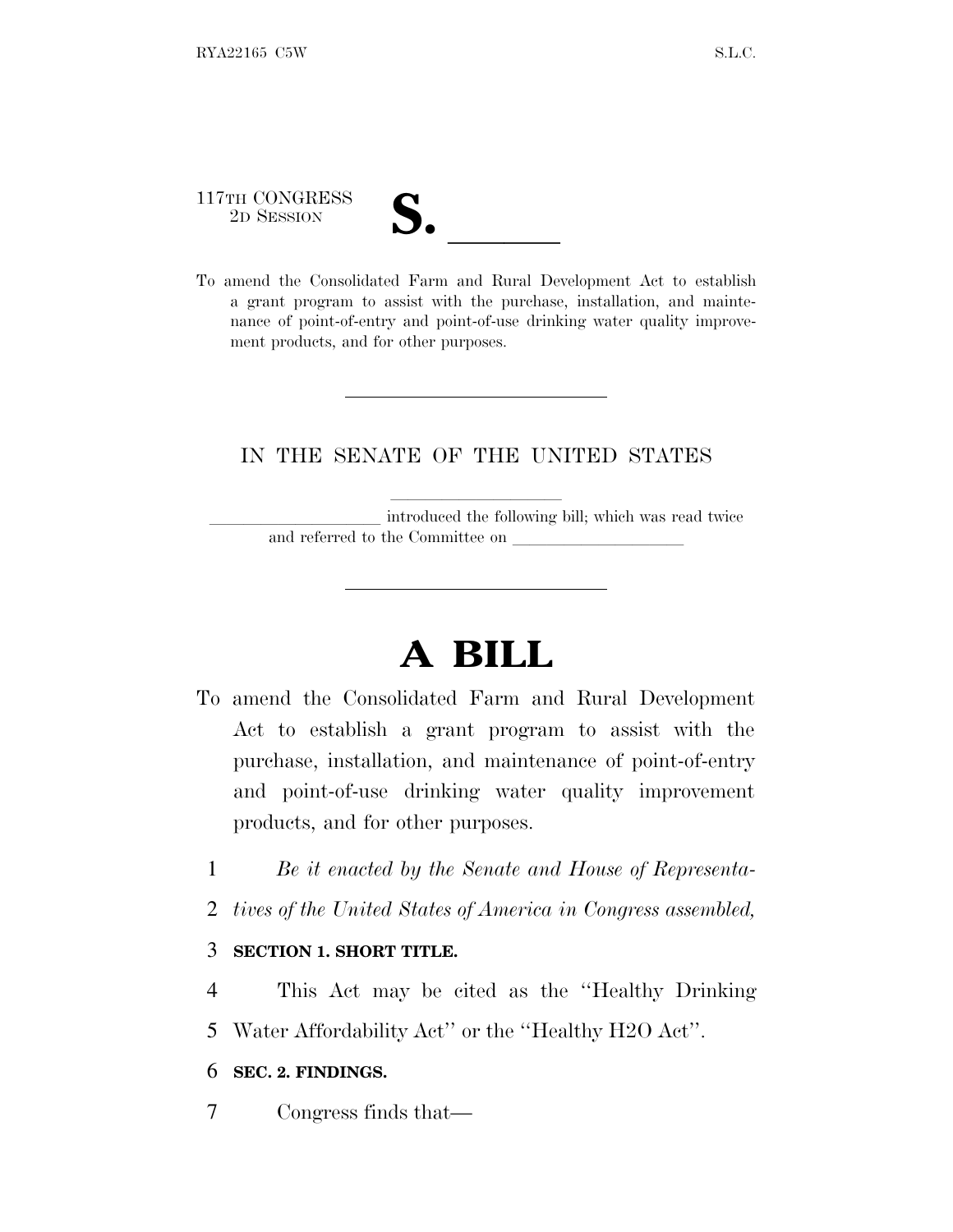(1) clean and safe drinking water is necessary to ensure public health and a vibrant economy;

 (2) communities that are dependent on private groundwater supplies to meet domestic drinking water needs, as well as those that continue to experi- ence drinking water infrastructure challenges from public water supplies, including with infrastructure into and within households and living facilities, are disproportionately impacted by drinking water qual-ity issues;

 (3) in many instances, those communities and their households have been adversely impacted by the presence of 1 or more naturally occurring and human-caused contaminants found in drinking water, such as lead, arsenic, nitrate, nitrite, and volatile organic compounds, as well as federally un- regulated contaminants, including perfluoroalkyl and polyfluoroalkyl substances and hexavalent chromium (chrome–6), in local groundwater or other drinking water supplies;

 (4) public health organizations and institutions, such as the Centers for Disease Control and Preven- tion, have cited giardia, enterovirus, radon, rotovirus, norovirus, shigella, campylobacter, sal-monella, hepatitis A, cryptosporidium, and e. coli as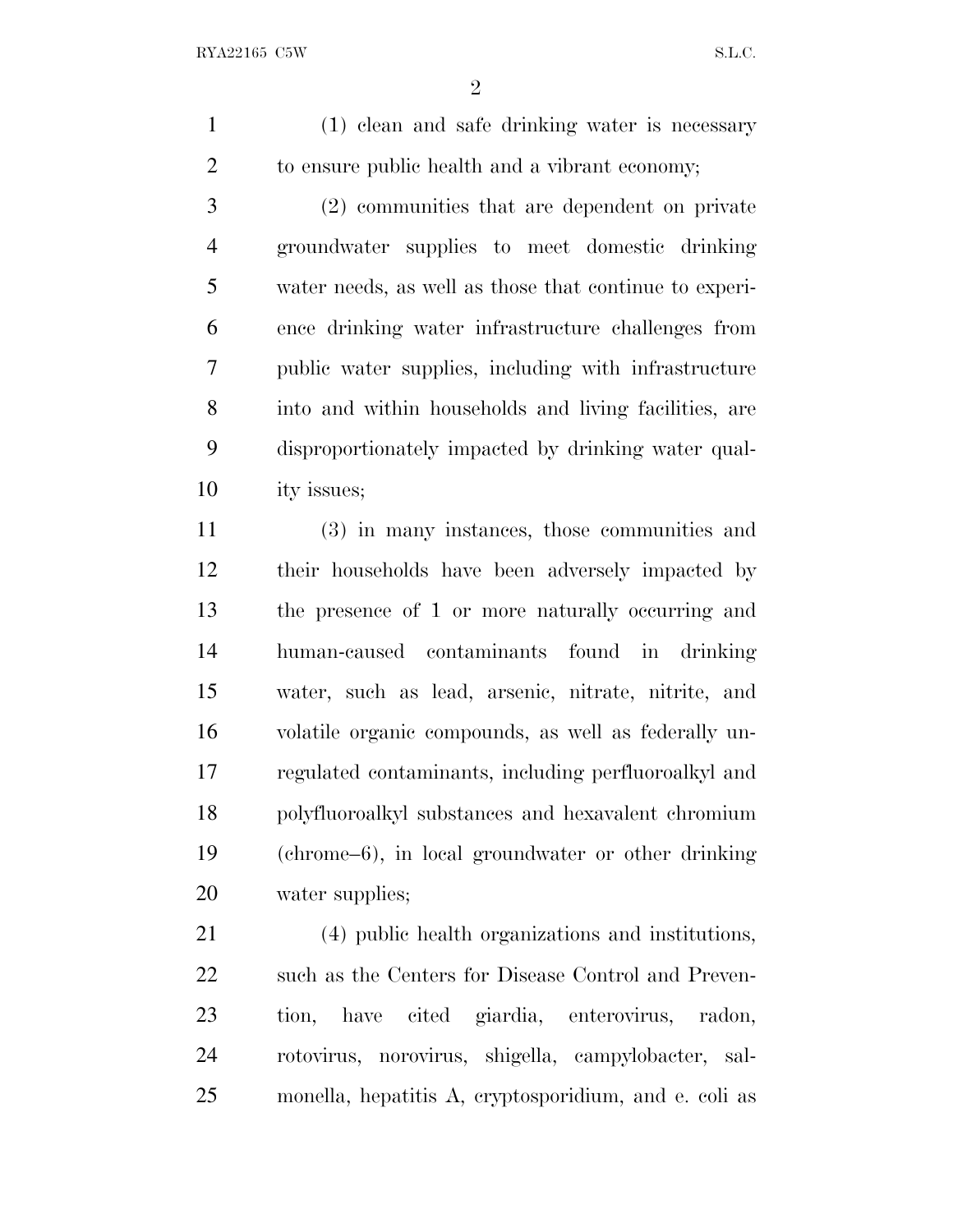RYA22165 C5W S.L.C.

 among the major diseases and contaminants that can be present in drinking water sources;

 (5) investments in projects to improve and sup- port drinking water infrastructure are critically im- portant to addressing water quality in the United States, but because those projects can typically take many years to complete, the current, and in some cases the ongoing, needs of communities impacted with immediate drinking water quality challenges cannot be or are not addressed in a timely manner;

 (6) as an interim measure (and in some cases in rural areas, for longer term or permanently), point-of-entry and point-of-use water quality im- provement products are viable solutions to address drinking water contamination challenges for the peo-ple of the United States; and

 (7) grants provided under this Act are intended to provide financial assistance for eligible grant re- cipients (as defined in section 306F(a) of the Con- solidated Farm and Rural Development Act (as added by section 3)) that voluntarily seek to improve the quality of the drinking water of eligible end users (as defined in that section), and not to dem-onstrate that an eligible end user is in compliance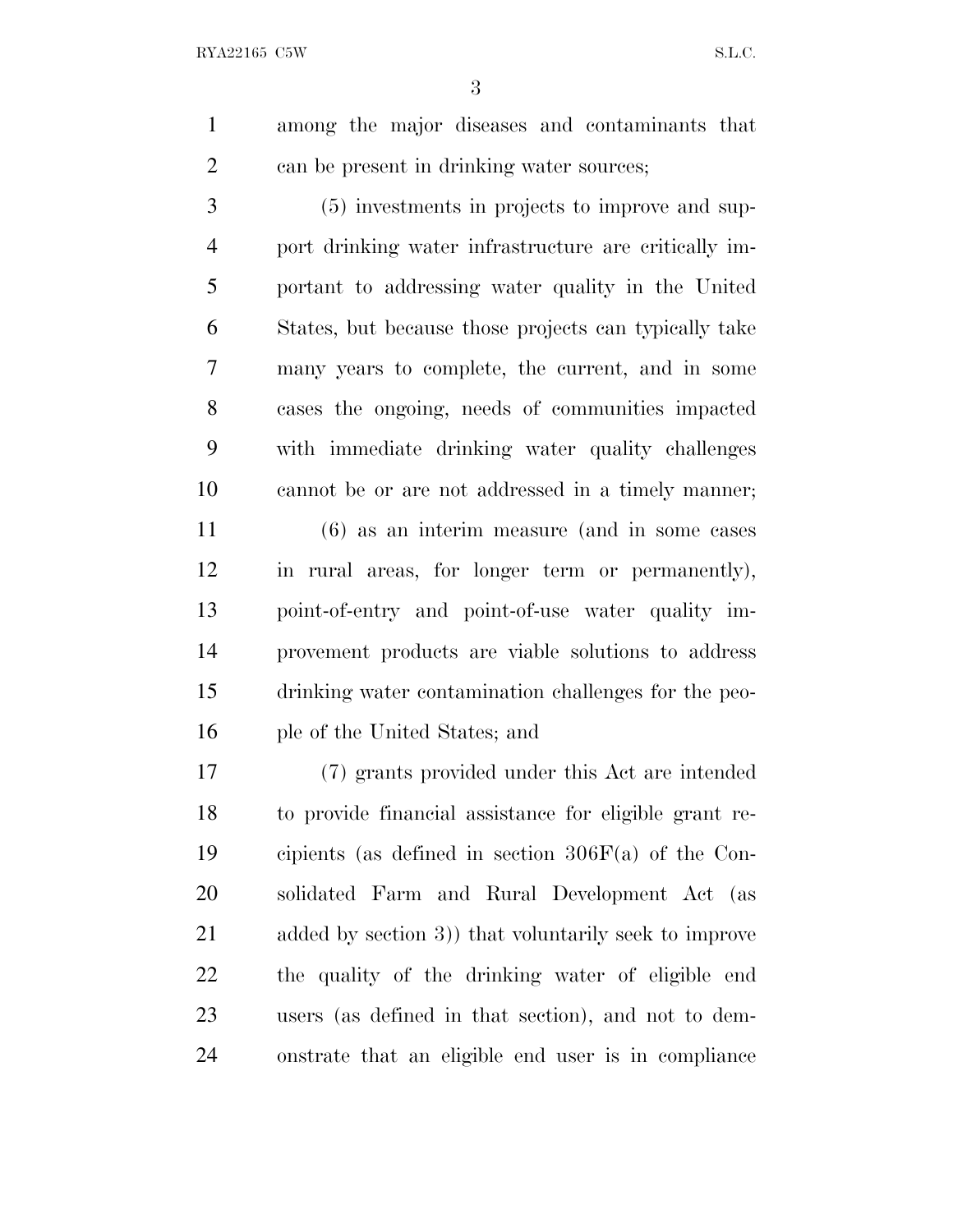| 1              | with a Federal, State, or local primary drinking         |
|----------------|----------------------------------------------------------|
| $\overline{2}$ | water standard or regulation.                            |
| 3              | SEC. 3. HEALTHY DRINKING WATER AFFORDABILITY AS-         |
| $\overline{4}$ | <b>SISTANCE PROGRAM.</b>                                 |
| 5              | Subtitle A of the Consolidated Farm and Rural De-        |
| 6              | velopment Act is amended by inserting after section 306E |
| 7              | $(7 \text{ U.S.C. } 1926e)$ the following:               |
| 8              | "SEC. 306F. HEALTHY DRINKING WATER AFFORDABILITY         |
| 9              | <b>ASSISTANCE PROGRAM.</b>                               |
| 10             | "(a) DEFINITIONS.—In this section:                       |
| 11             | "(1) APPROVED INSTALLATION.—The term 'ap-                |
| 12             | proved installation' means the installation of an eli-   |
| 13             | gible drinking water quality improvement product or      |
| 14             | a certified filter component by a qualified third-party  |
| 15             | installer that—                                          |
| 16             | $\lq\lq$ complies with all local and State reg-          |
| 17             | ulations; and                                            |
| 18             | $\lq\lq (B)$ follows the installation instructions of    |
| 19             | the manufacturer.                                        |
| 20             | "(2) APPROVED MAINTENANCE.—The term 'ap-                 |
| 21             | proved maintenance' means required maintenance—          |
| 22             | "(A) performed on an eligible drinking                   |
| 23             | water quality improvement product that in-               |
| 24             | cludes maintenance and replacement of the cer-           |
| 25             | tified filter component;                                 |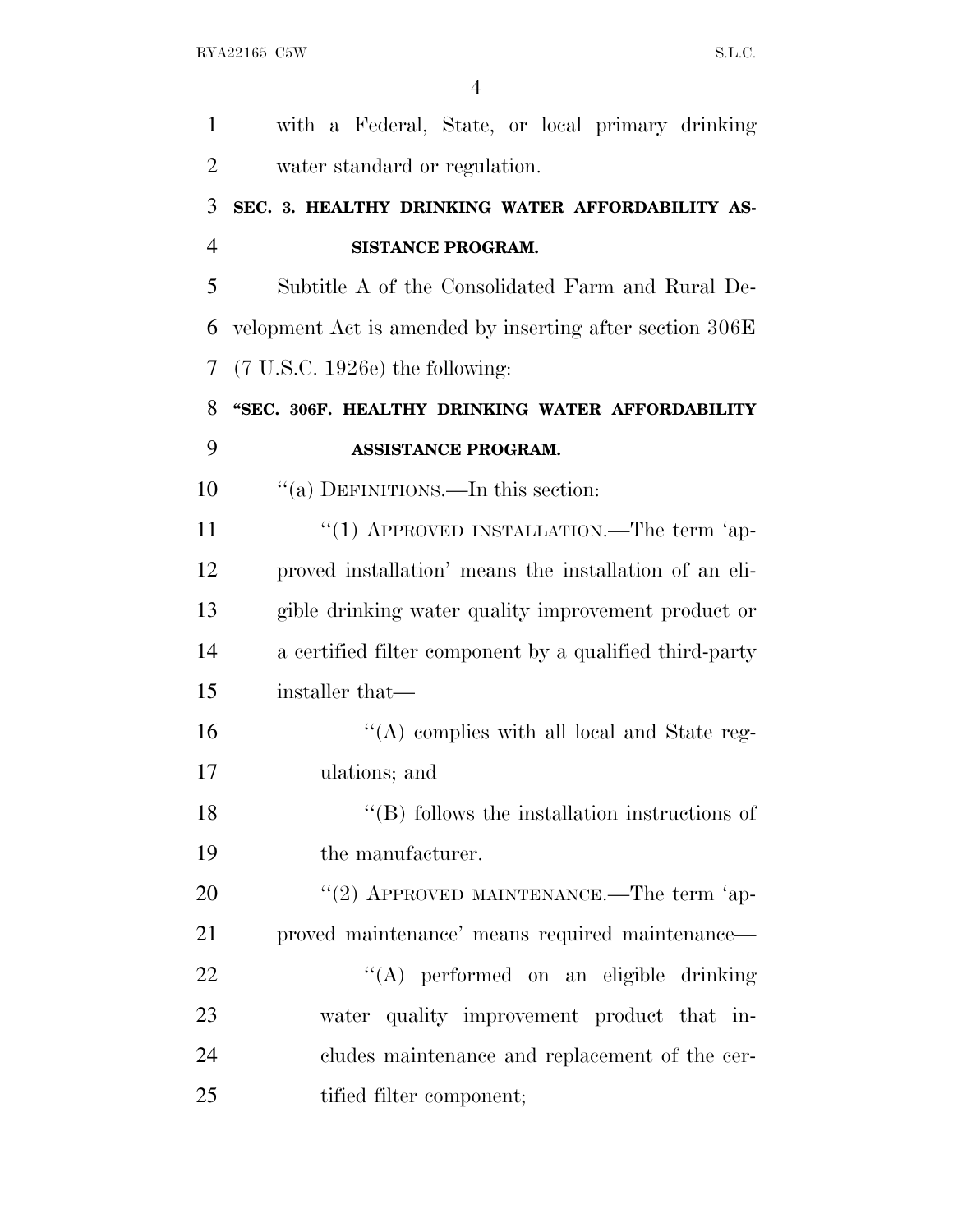| $\mathbf{1}$   | "(B) performed by a service technician    |
|----------------|-------------------------------------------|
| $\overline{2}$ | $who$ —                                   |
| 3              | $``(i)$ is—                               |
| $\overline{4}$ | "(I) professionally qualified, cer-       |
| 5              | tified, or licensed as a water treat-     |
| 6              | ment product maintenance profes-          |
| $\overline{7}$ | sional, including a professional          |
| 8              | credentialed through a manufacturer       |
| 9              | or third party;                           |
| 10             | "(II) operating under the super-          |
| 11             | vision of a service technician described  |
| 12             | in subclause $(I);$                       |
| 13             | "(III) a licensed plumber or a            |
| 14             | plumber operating under the super-        |
| 15             | vision of a licensed plumbing con-        |
| 16             | tractor; or                               |
| 17             | "(IV) an individual who holds a           |
| 18             | license or certification related to water |
| 19             | treatment technologies issued by a        |
| 20             | State; and                                |
| 21             | "(ii) regularly completes continuing      |
| 22             | education on water treatment technology   |
| 23             | and other subjects that enhance the serv- |
| 24             | ices provided under this section;         |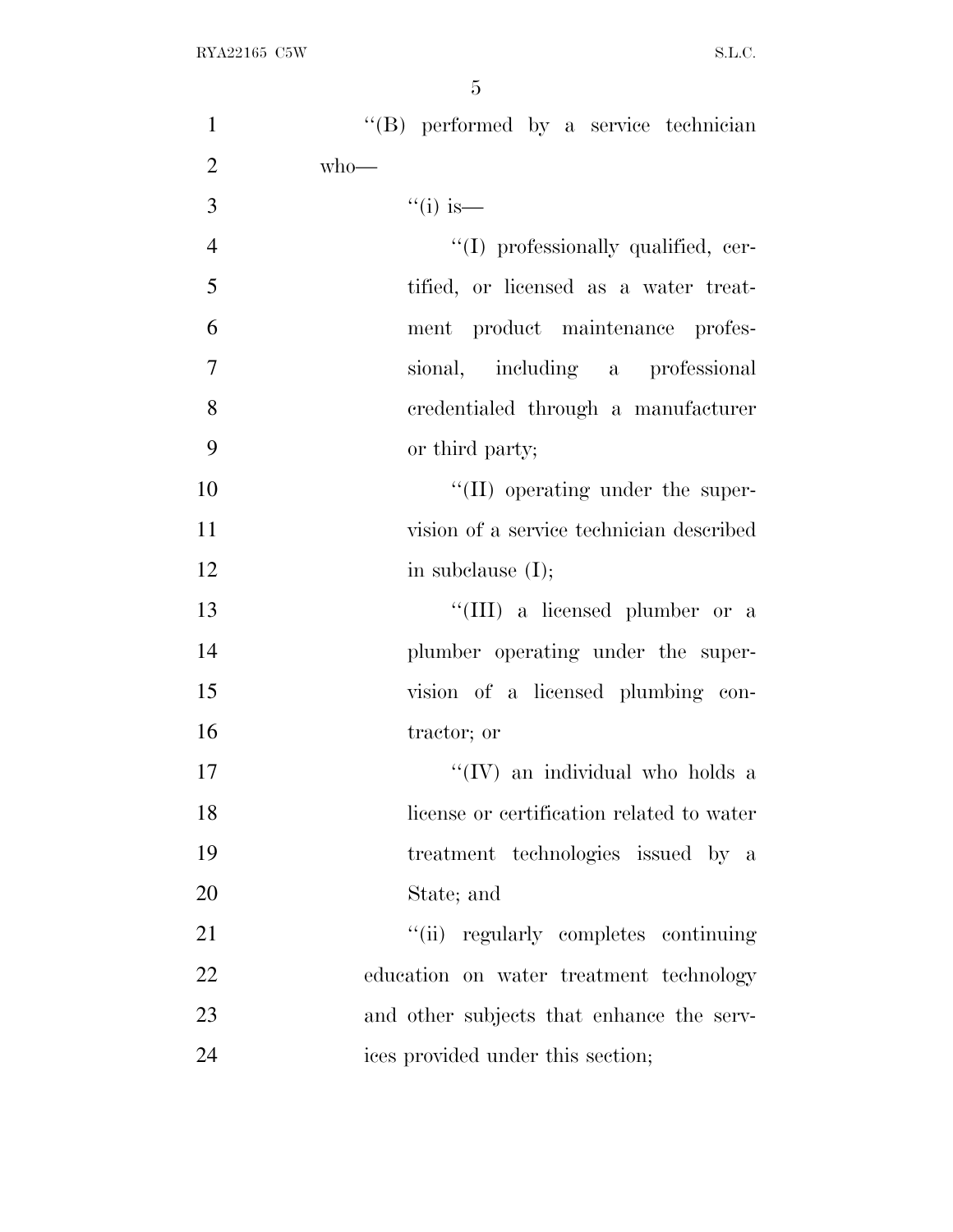| $\mathbf{1}$   | $\lq\lq$ <sup>*</sup> (C) that complies with all local and State |
|----------------|------------------------------------------------------------------|
| $\overline{2}$ | regulations; and                                                 |
| 3              | $\lq\lq$ that follows the maintenance instruc-                   |
| $\overline{4}$ | tions of the manufacturer.                                       |
| 5              | "(3) CERTIFIED FILTER COMPONENT.—The                             |
| 6              | term 'certified filter component' means a replaceable            |
| 7              | or replacement filter component—                                 |
| 8              | $\lq\lq$ for which approved maintenance can                      |
| 9              | be performed; and                                                |
| 10             | $\lq$ (B) that is certified by a third-party cer-                |
| 11             | tifier as compliant with—                                        |
| 12             | " $(i)(I)$ NSF/ANSI Standard 53,                                 |
| 13             | 'Drinking Water Treatment Units—Health                           |
| 14             | Effects';                                                        |
| 15             | "(II) NSF/ANSI Standard 58, 'Re-                                 |
| 16             | verse Osmosis Drinking Water Treatment                           |
| 17             | Systems'; or                                                     |
| 18             | "(III) another successor or relevant                             |
| 19             | ANSI standard for drinking water treat-                          |
| 20             | ment units or systems that addresses                             |
| 21             | health contaminant reduction, as deter-                          |
| 22             | mined by the Secretary; or                                       |
| 23             | "(ii) a standard that is similar to a                            |
| 24             | standard described in clause (i) or more                         |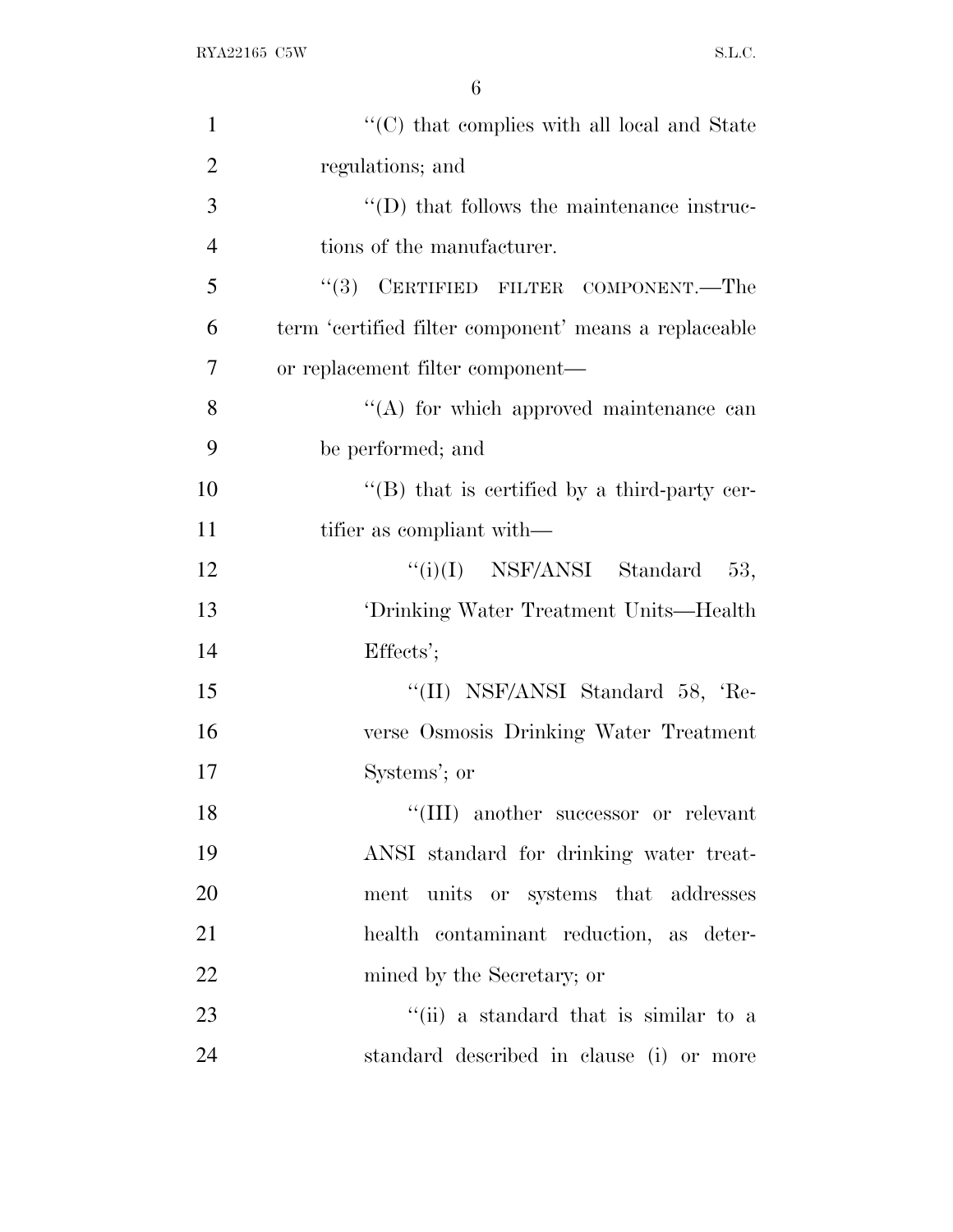| $\mathbf{1}$   | protective of human health than that                 |
|----------------|------------------------------------------------------|
| $\overline{2}$ | standard, as determined by the Secretary.            |
| 3              | "(4) ELIGIBLE DRINKING WATER QUALITY IM-             |
| $\overline{4}$ | PROVEMENT PRODUCT.—The term 'eligible drinking       |
| 5              | water quality improvement product' means a point-    |
| 6              | of-use or point-of-entry system—                     |
| 7              | $\lq\lq$ incorporating a certified filter compo-     |
| 8              | nent; and                                            |
| 9              | $\lq\lq (B)$ that is certified by a third-party cer- |
| 10             | tifier to meet standards recognized by the           |
| 11             | American National Standards Institute—               |
| 12             | "(i) for material safety and perform-                |
| 13             | ance; and                                            |
| 14             | "(ii) to improve drinking water qual-                |
| 15             | ity.                                                 |
| 16             | "(5) ELIGIBLE END USER.—The term 'eligible           |
| 17             | end user' means a person that is—                    |
| 18             | $\lq\lq (A)(i)$ a homeowner;                         |
| 19             | "(ii) an individual lessee or renter of a            |
| 20             | home, apartment, or other dwelling;                  |
| 21             | "(iii) a property owner of a multi-unit resi-        |
| 22             | dential building with 25 or fewer owned, leased,     |
| 23             | or rented dwelling units;                            |
| 24             | $\lq\lq$ (iv) a licensed child-care facility; or     |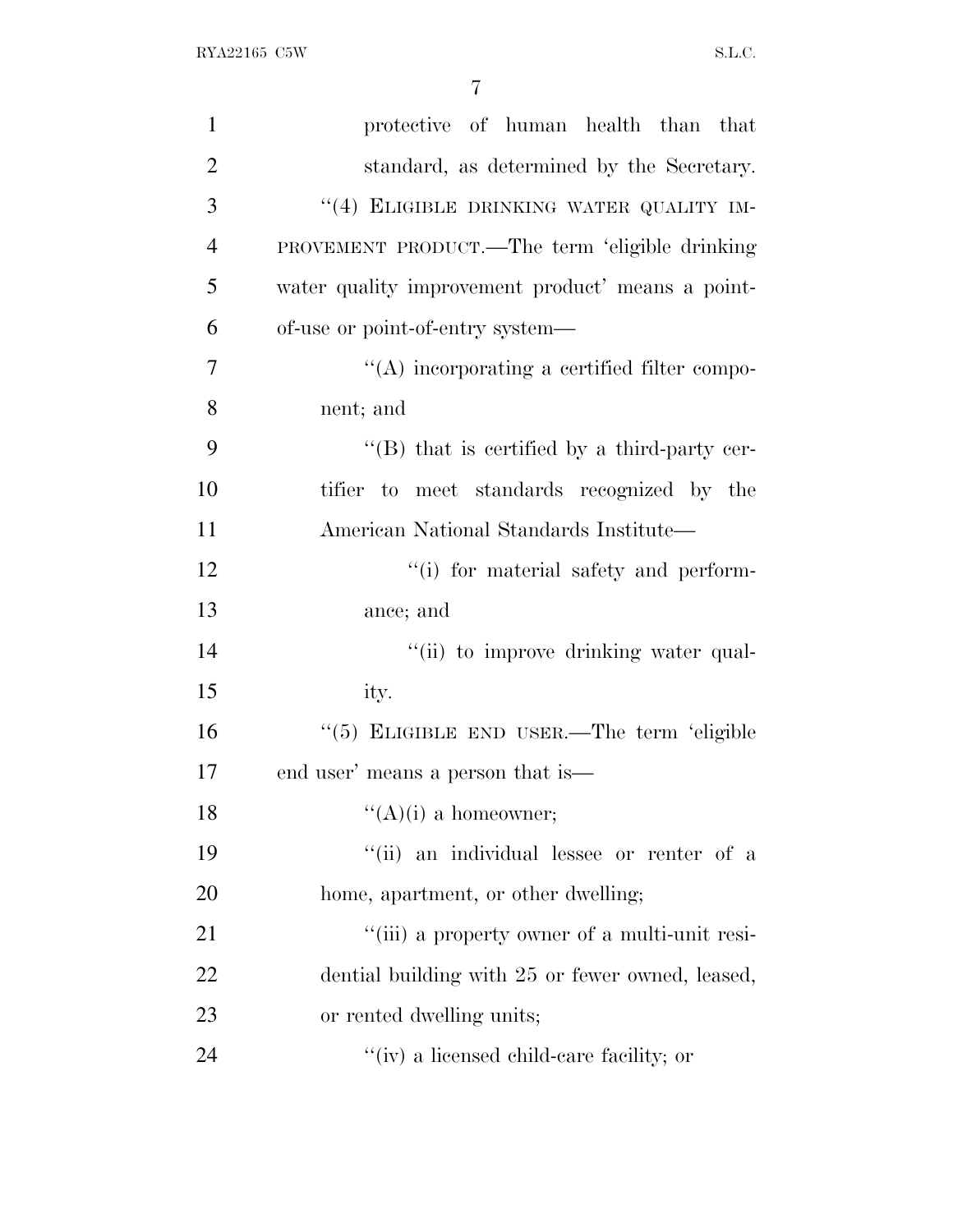RYA22165 C5W S.L.C.

| $\mathbf{1}$   | "(v) an owned, leased, or rented facility;       |
|----------------|--------------------------------------------------|
| $\overline{2}$ | and                                              |
| 3              | "(B) supported by a finding of need              |
| $\overline{4}$ | through—                                         |
| 5              | "(i) a qualified water quality test              |
| 6              | demonstrating the presence of 1 or more          |
| $\overline{7}$ | health contaminants; or                          |
| 8              | "(ii) other documentation determined             |
| 9              | to be satisfactory by the Secretary dem-         |
| 10             | onstrating the presence of 1 or more             |
| 11             | health contaminants.                             |
| 12             | " $(6)$ ELIGIBLE GRANT RECIPIENT.—The term       |
| 13             | 'eligible grant recipient' means—                |
| 14             | $\lq\lq$ (A) an eligible end user; and           |
| 15             | "(B) a nonprofit organization or govern-         |
| 16             | ment entity that uses a grant provided under     |
| 17             | this section for the purposes described in sub-  |
| 18             | section $(c)(2)$ .                               |
| 19             | HEALTH CONTAMINANT.—The<br>(5(7))<br>term        |
| 20             | 'health contaminant' means—                      |
| 21             | $\lq\lq$ a health contaminant found in drink-    |
| 22             | ing water, including lead, arsenic, nitrate, ni- |
| 23             | trite, perfluoroalkyl and polyfluoroalkyl sub-   |
| 24             | stances, hexavalent chromium (chrome–6), and     |
| 25             | volatile organic compounds; and                  |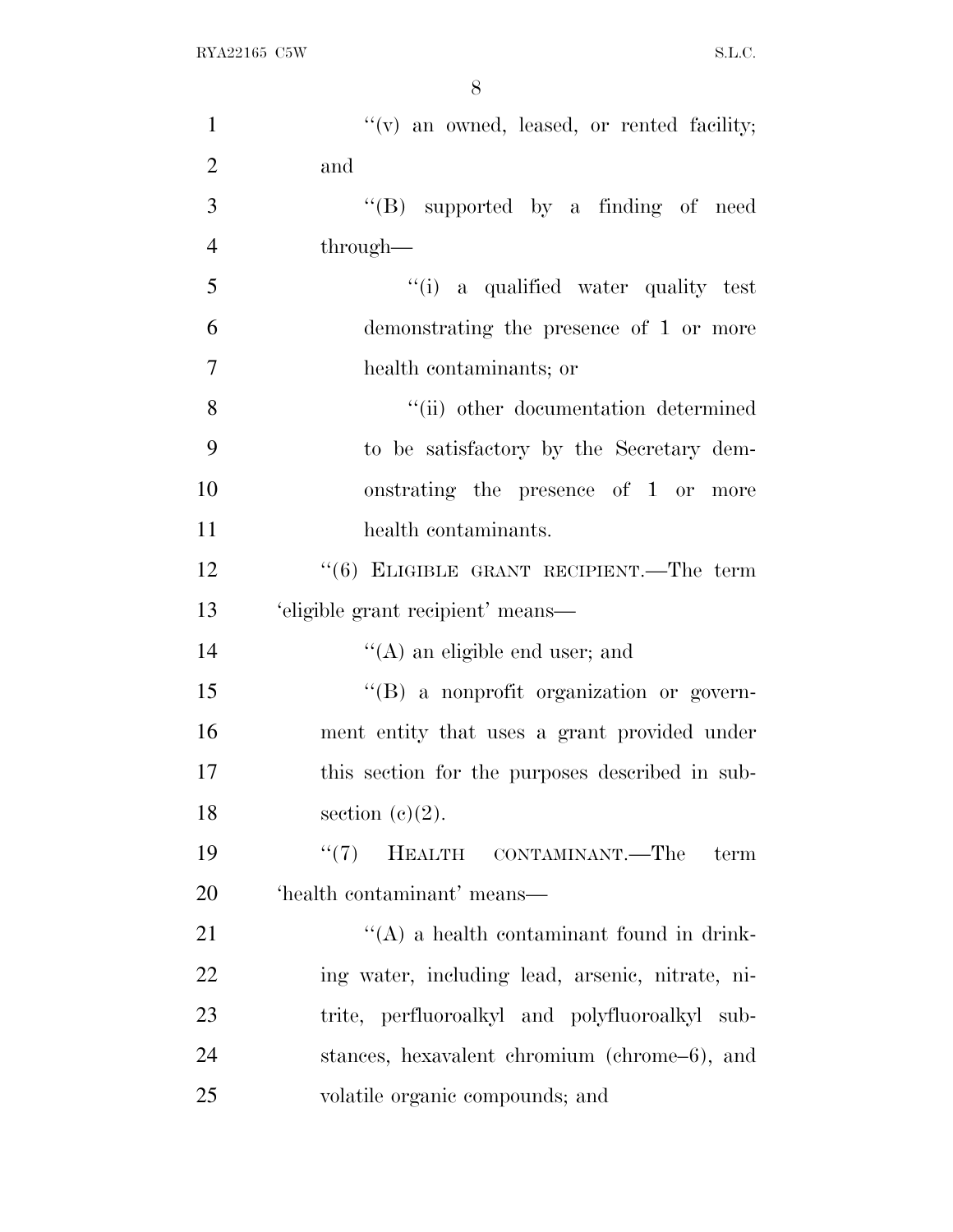| $\mathbf{1}$   | $\lq\lq (B)$ any other contaminant with the po-       |
|----------------|-------------------------------------------------------|
| $\overline{2}$ | tential to be detrimental to human health, as         |
| 3              | determined by the Secretary following the op-         |
| $\overline{4}$ | portunity for public comment.                         |
| 5              | "(8) IMPROVE DRINKING WATER QUALITY.                  |
| 6              | The term 'improve drinking water quality' means to    |
| 7              | improve the quality of the water supplied between its |
| 8              | source and human consumption by significantly re-     |
| 9              | ducing or removing 1 or more health contaminants.     |
| 10             | $``(9)$ QUALIFIED THIRD-PARTY INSTALLER.—             |
| 11             | The term 'qualified third-party installer' means a    |
| 12             | person who-                                           |
| 13             | $\lq($ A) is—                                         |
| 14             | "(i) a professionally qualified, cer-                 |
| 15             | tified, or licensed water treatment product           |
| 16             | installation professional, including such a           |
| 17             | professional credentialed through a manu-             |
| 18             | facturer or third party;                              |
| 19             | "(ii) a licensed plumber or individual                |
| 20             | who holds a license or certification related          |
| 21             | to water treatment technologies issued by a           |
| 22             | State; or                                             |
| 23             | "(iii) a company or plumbing con-                     |
| 24             | tractor employing individuals described in            |
| 25             | clause (i) or (ii); and                               |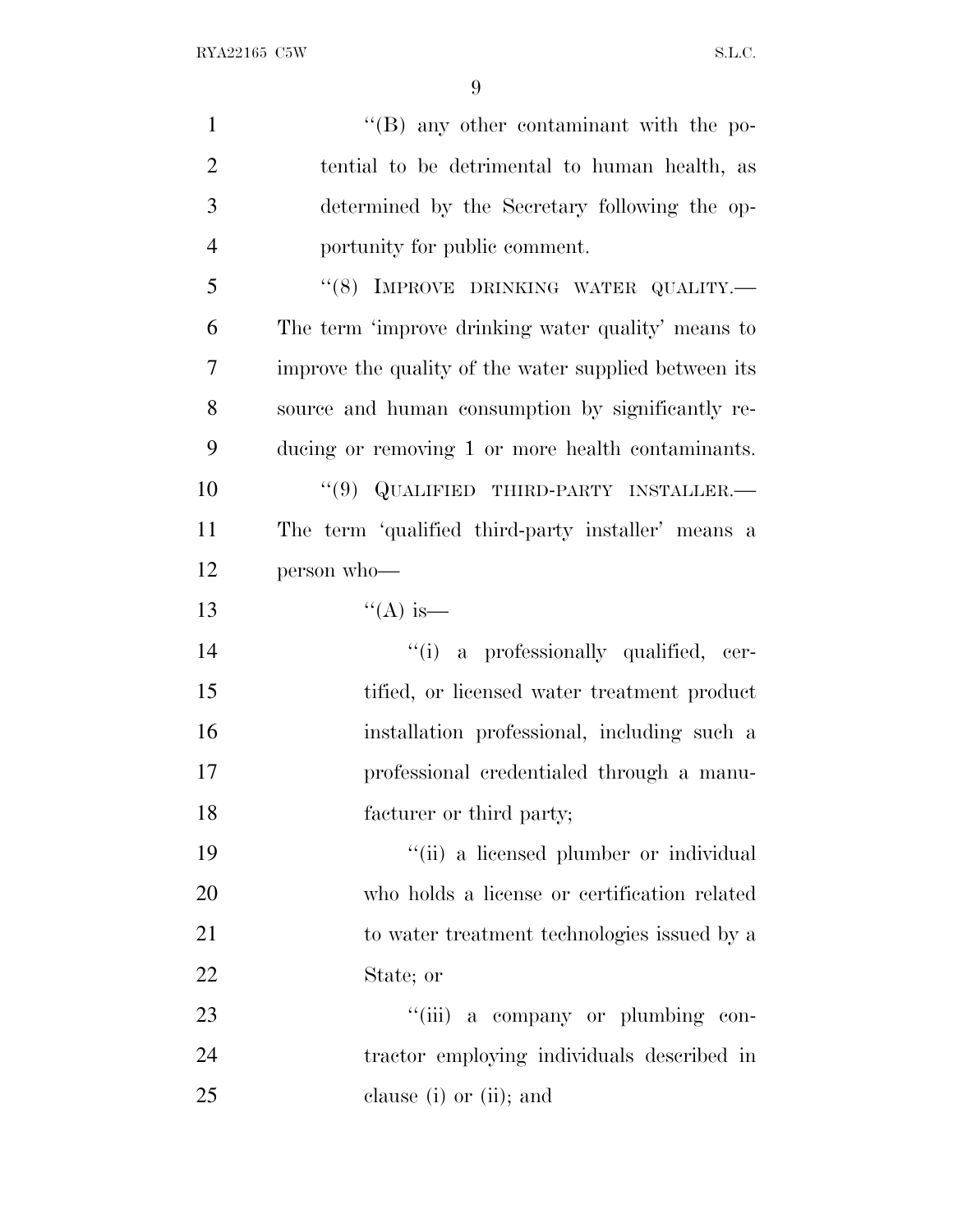| $\mathbf{1}$   | $\lq\lq (B)$ regularly completes, or requires appli-   |
|----------------|--------------------------------------------------------|
| $\overline{2}$ | cable employees to complete, continuing edu-           |
| 3              | cation on water treatment technology and other         |
| $\overline{4}$ | subjects that enhance the services provided            |
| 5              | under this section.                                    |
| 6              | "(10) QUALIFIED WATER QUALITY TEST.—The                |
| 7              | term 'qualified water quality test' means a baseline   |
| 8              | analysis of the bacterial and chemical characteristics |
| 9              | of concern from a drinking water sample collected at   |
| 10             | the point of consumption and tested by a laboratory    |
| 11             | certified to conduct water quality testing—            |
| 12             | "(A) that is provided to $-$                           |
| 13             | "(i) the Secretary; and                                |
| 14             | $\lq\lq$ (ii) as applicable—                           |
| 15             | $\lq\lq$ (I) a person seeking a grant                  |
| 16             | under this section;                                    |
| 17             | "(II) an eligible end user receiv-                     |
| 18             | ing a grant under this section; or                     |
| 19             | "(III) an eligible grant recipient                     |
| 20             | receiving a grant under this section                   |
| 21             | and any eligible end users served by                   |
| 22             | the eligible grant recipient; and                      |
| 23             | "(B) that includes information that pro-               |
| 24             | vides-                                                 |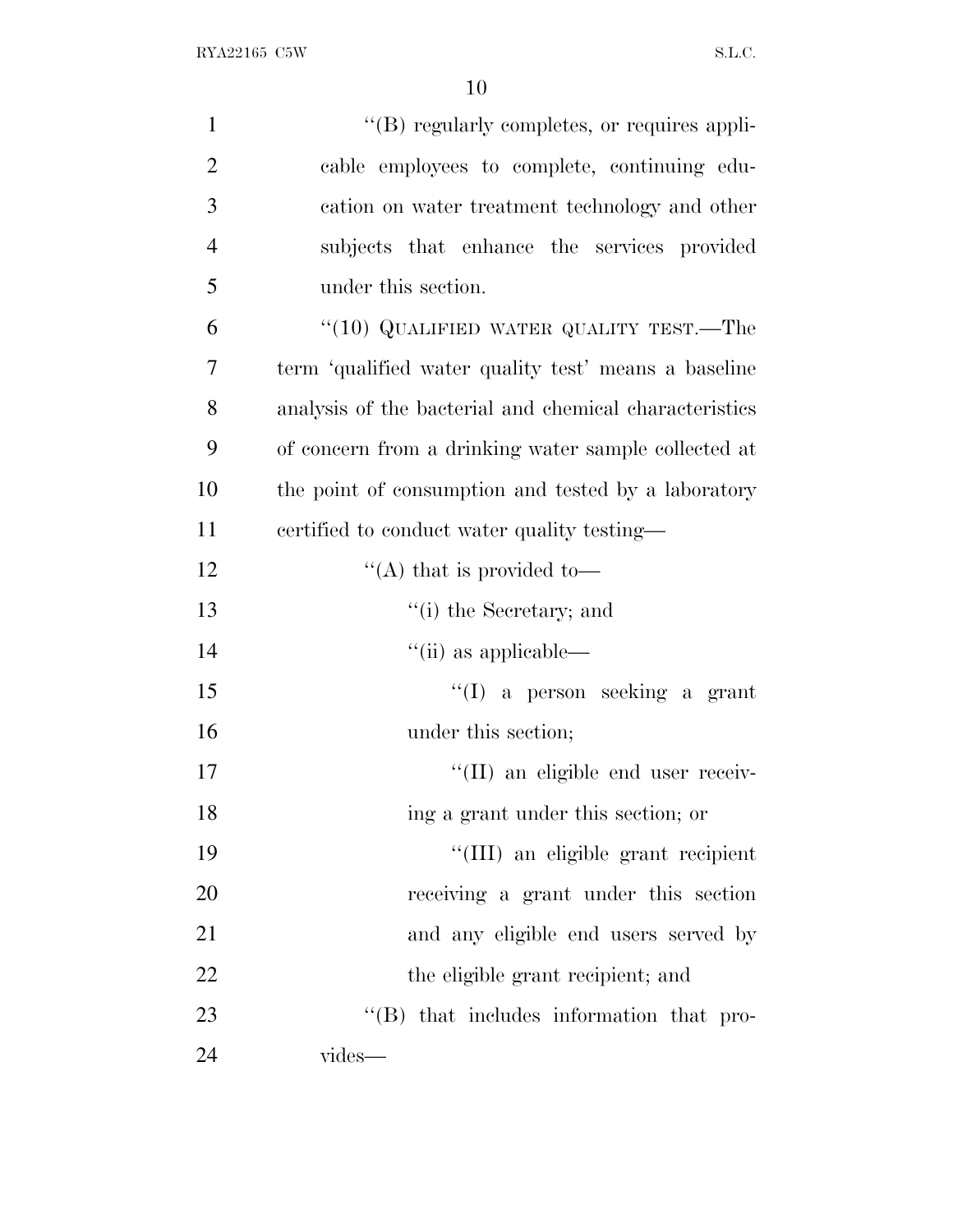| $\mathbf{1}$   | "(i) guidance on test interpretation,                     |
|----------------|-----------------------------------------------------------|
| $\overline{2}$ | including whether the bacteria or chemical                |
| 3              | characteristic of concern meets or exceeds                |
| $\overline{4}$ | prescribed health-based contaminant<br>$\mathbf{a}$       |
| 5              | level; and                                                |
| 6              | "(ii) sources and citations that eligible                 |
| $\overline{7}$ | grant recipients, independent third-party                 |
| 8              | organizations and institutions, and govern-               |
| 9              | ment agencies may review and consult—                     |
| 10             | "(I) to determine available eligi-                        |
| 11             | ble drinking water quality improve-                       |
| 12             | ment products for addressing detected                     |
| 13             | contaminants; and                                         |
| 14             | "(II) to evaluate efficacy across                         |
| 15             | eligible drinking water quality im-                       |
| 16             | provement products.                                       |
| 17             | THIRD-PARTY CERTIFIER.—The term<br>``(11)                 |
| 18             | 'third-party certifier' means an independent certifi-     |
| 19             | cation body accredited by the American National           |
| 20             | Standards Institute, such as the Water Quality As-        |
| 21             | sociation, NSF International, and the International       |
| 22             | Association of Plumbing and Mechanical Officials.         |
| 23             | "(b) ESTABLISHMENT OF PROGRAM.—Not later than             |
| 24             | 120 days after the date of enactment of this section, the |
| 25             | Secretary shall promulgate regulations to establish, and  |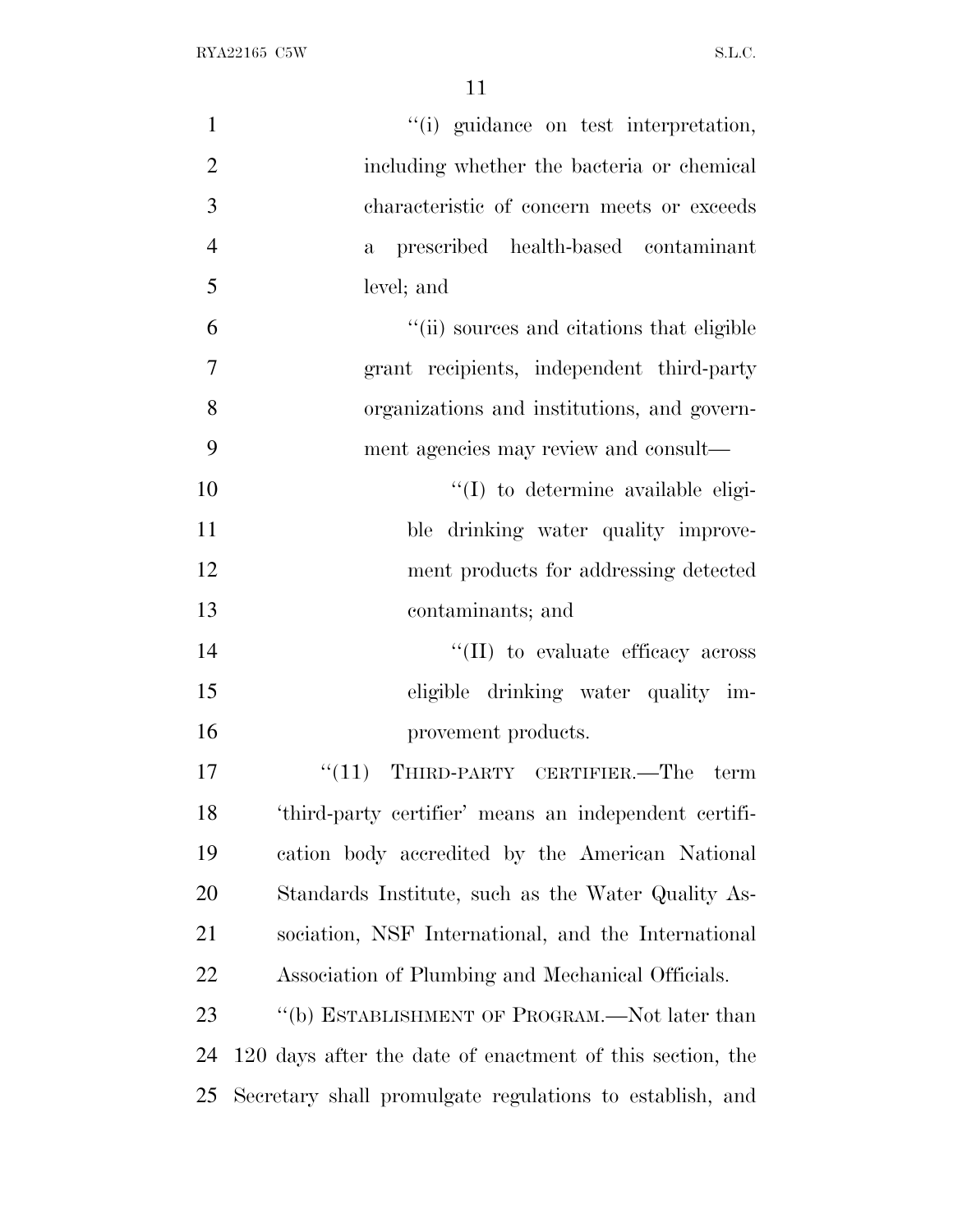| $\mathbf{1}$ | shall carry out, a clean drinking water program, to be       |
|--------------|--------------------------------------------------------------|
| 2            | known as the 'Healthy Drinking Water Affordability As-       |
| 3            | sistance Program' or the 'Healthy H2O Program', to pro-      |
| 4            | vide grants to eligible grant recipients to improve drinking |
| 5            | water quality of eligible end users.                         |
| 6            | "(c) ELIGIBLE USES OF GRANTS.—                               |
| 7            | "(1) IN GENERAL.—A grant under this section                  |
| 8            | shall be used, as directed by the Secretary, for-            |
| 9            | $\lq\lq$ the purchase of an eligible drinking                |
| 10           | water quality improvement product or a re-                   |
| 11           | placement certified filter component;                        |
| 12           | $\lq\lq$ the approved installation by a quali-               |
| 13           | fied third-party installer of an eligible drinking           |
| 14           | water quality improvement product;                           |
| 15           | $\cdot$ (C) the purchase and approved installa-              |
| 16           | tion by a qualified third-party installer of a re-           |
| 17           | placement certified filter component;                        |
| 18           | $\lq\lq$ (D) the approved maintenance of an eligi-           |
| 19           | ble drinking water quality improvement prod-                 |
| 20           | uct; or                                                      |
| 21           | $\lq\lq(E)$ qualified water quality tests to sup-            |
| 22           | port products and services described in sub-                 |
| 23           | paragraphs $(A)$ through $(D)$ .                             |
| 24           | "(2) NONPROFIT ORGANIZATIONS AND GOVERN-                     |
| 25           | MENT ENTITIES.—A nonprofit organization or gov-              |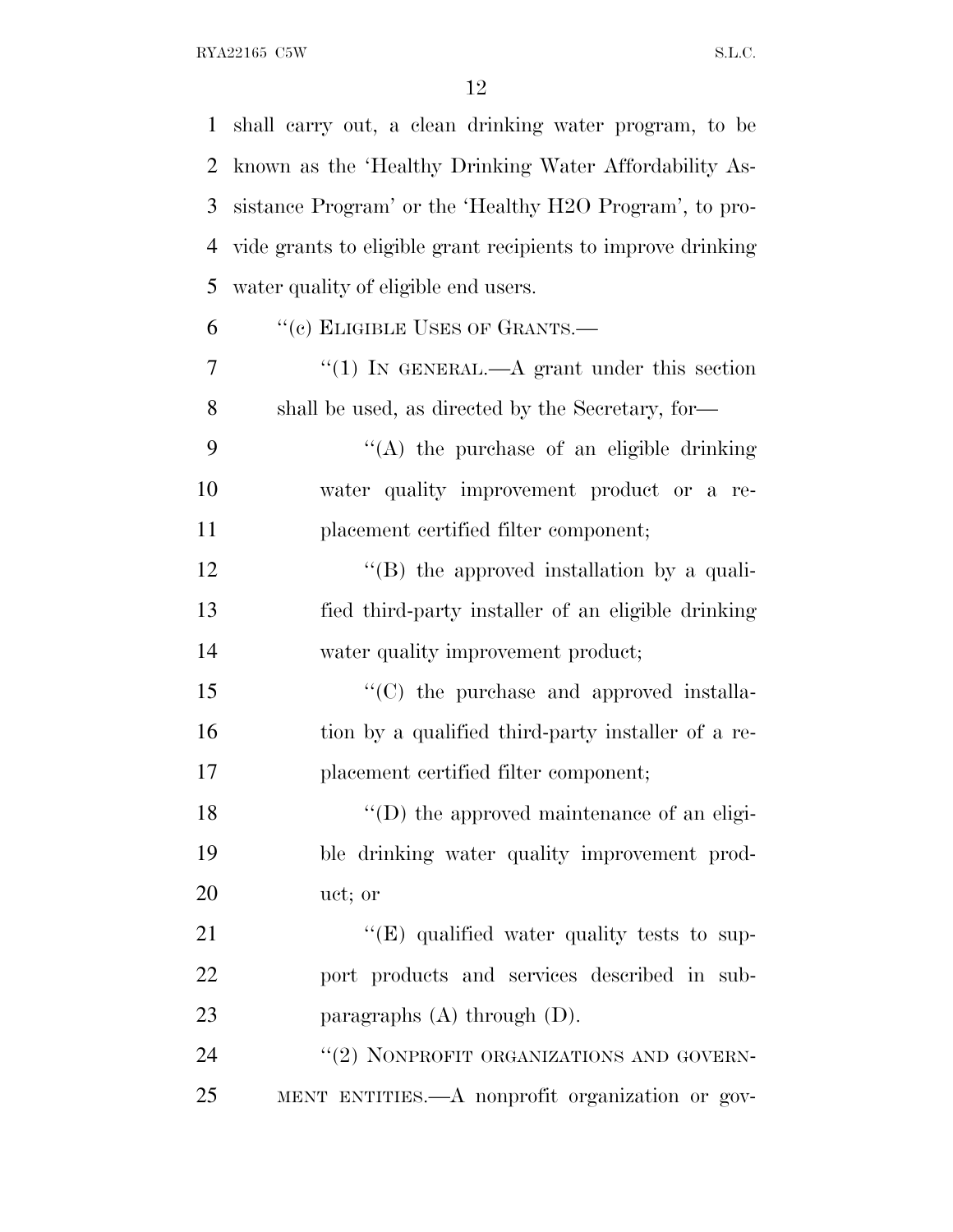| $\mathbf{1}$   | ernment entity that receives a grant under this sec-  |
|----------------|-------------------------------------------------------|
| $\overline{2}$ | tion shall use the grant, in a manner consistent with |
| 3              | the uses described in paragraph (1) and as directed   |
| $\overline{4}$ | by the Secretary—                                     |
| 5              | "(A) to offer qualified water quality tests           |
| 6              | for eligible end users on a voluntary basis;          |
| 7              | $\lq\lq$ to facilitate the analysis of qualified      |
| 8              | water quality test results for eligible end users;    |
| 9              | $\lq\lq$ (C) to assist an eligible end user in deter- |
| 10             | mining the response options available and sup-        |
| 11             | porting the selection by the eligible end user of     |
| 12             | a response that best fits the needs of the eligi-     |
| 13             | ble end user, informed by—                            |
| 14             | "(i) a qualified water quality test; and              |
| 15             | "(ii) an understanding of the relevant                |
| 16             | plumbing systems and environmental fac-               |
| 17             | tors that will impact point-of-use or point-          |
| 18             | of-entry water safety;                                |
| 19             | $\lq\lq$ to coordinate or facilitate the ap-          |
| 20             | proved installation by a qualified third-party in-    |
| 21             | staller of the eligible drinking water quality im-    |
| 22             | provement product selected by an eligible end         |
| 23             | user;                                                 |
| 24             | "(E) to optimize the rate at which eligible           |
| 25             | drinking water quality improvement products           |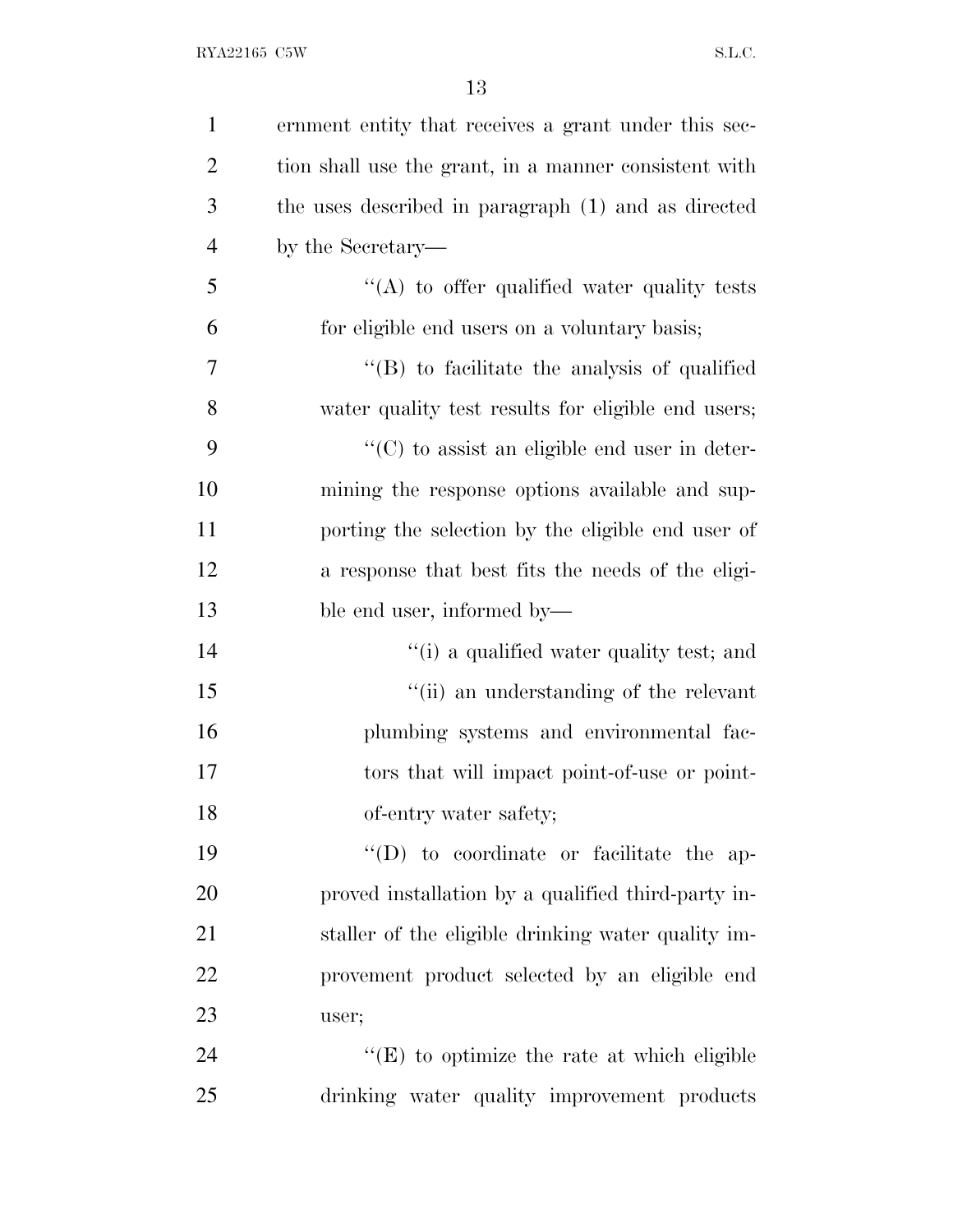| $\mathbf{1}$   | are operating as intended for public health out-             |
|----------------|--------------------------------------------------------------|
| $\overline{2}$ | comes by reducing the burden and cost of ongo-               |
| 3              | ing testing and system maintenance; and                      |
| $\overline{4}$ | $\lq\lq(F)$ to accelerate the deployment and on-             |
| 5              | going utilization of technological innovation                |
| 6              | $that-$                                                      |
| $\overline{7}$ | "(i) improves drinking water quality;                        |
| 8              | "(ii) improves health outcomes;                              |
| 9              | "(iii) reduces purchase and mainte-                          |
| 10             | nance costs of treatment solutions;                          |
| 11             | "(iv) increases public awareness of                          |
| 12             | water quality issues and treatment options;                  |
| 13             | and                                                          |
| 14             | $f'(v)$ contributes to continuous im-                        |
| 15             | provement in the provision of solutions to                   |
| 16             | improve drinking water quality by the pub-                   |
| 17             | lic and private sectors.                                     |
| 18             | "(d) AMOUNT OF GRANT LIMITATION.—The amount                  |
| 19             | of a grant under this section shall not exceed the reason-   |
| 20             | able costs, as determined by the Secretary, of the purposes  |
| 21             | described in subsection (c) for which the grant is provided. |
| 22             | "(e) GRANT ADMINISTRATOR.—The Secretary shall                |
| 23             | appoint an officer or employee of the Department of Agri-    |
| 24             | culture to administer and manage grants provided under       |
| 25             | this section.                                                |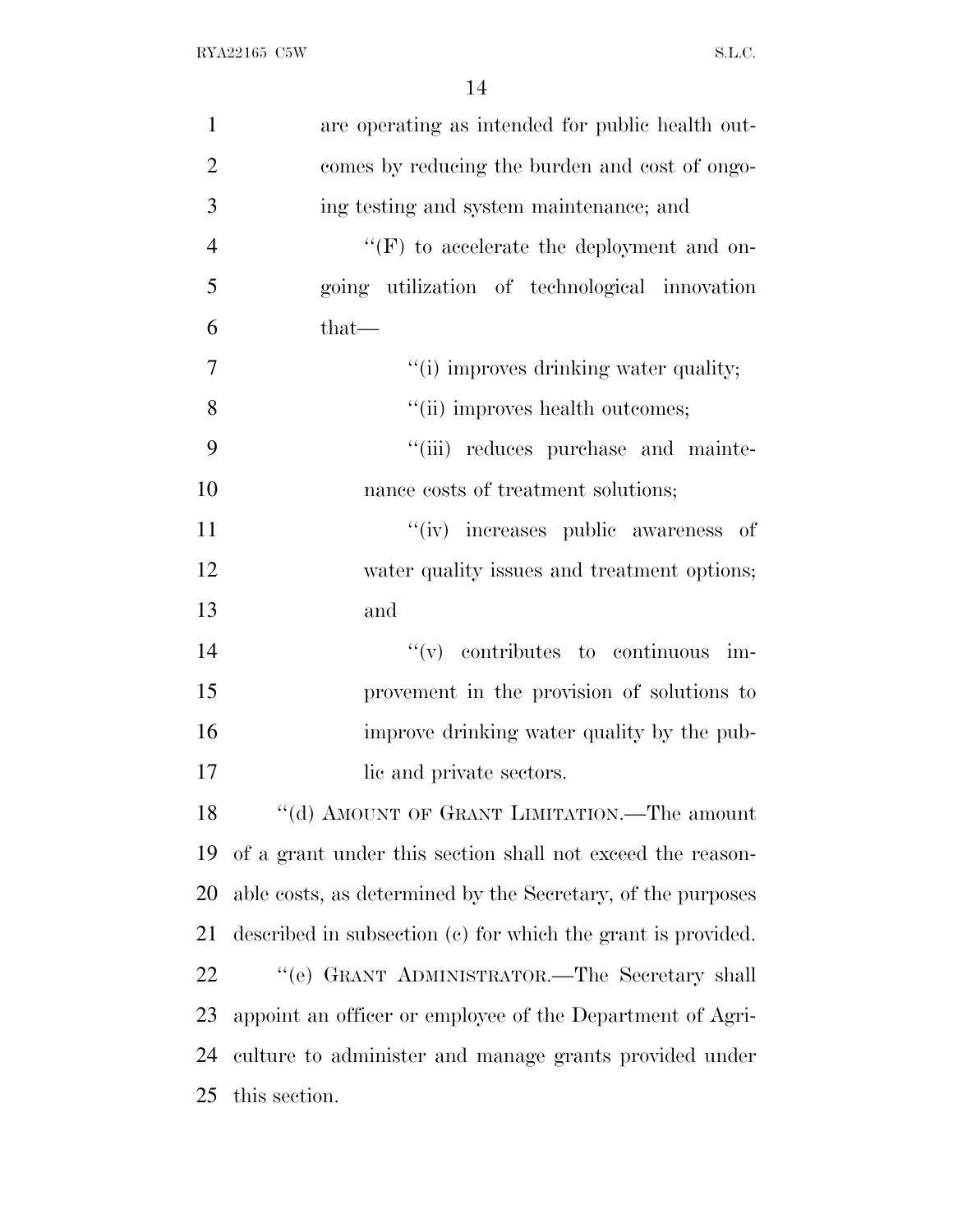| $\mathbf{1}$   | "(f) GRANT ALLOCATION.—In providing grants                 |
|----------------|------------------------------------------------------------|
| $\overline{2}$ | under this section to eligible grant recipients, the Sec-  |
| 3              | retary shall allocate funds and make grants available in   |
| $\overline{4}$ | a manner that—                                             |
| 5              | $\lq(1)$ responds to a range of water quality chal-        |
| 6              | lenges;                                                    |
| 7              | $"(2)$ improves local and regional capacity to re-         |
| 8              | spond to contamination; and                                |
| 9              | $``(3)$ ensures reasonable access to funds for—            |
| 10             | "(A) eligible end users seeking a grant                    |
| 11             | under this section; and                                    |
| 12             | "(B) nonprofit organizations and govern-                   |
| 13             | ment entities seeking a grant under this sec-              |
| 14             | tion.                                                      |
| 15             | "(g) REPORTS.—Not later than 1 year after the date         |
| 16             | of enactment of this section, and not less frequently than |
| 17             | annually thereafter, the Secretary shall submit to Con-    |
|                | 18 gress, and make publicly available, a report—           |
| 19             | "(1) identifying ongoing barriers to universal             |
| 20             | safe drinking water prior to and after filtration or       |
| 21             | other treatment;                                           |
| 22             | $"(2)$ analyzing conditions impacting eligible             |
| 23             | grant recipients, including—                               |
| 24             | $\lq\lq$ sources of contamination or degrada-              |
| 25             | tion of water resources, especially groundwater            |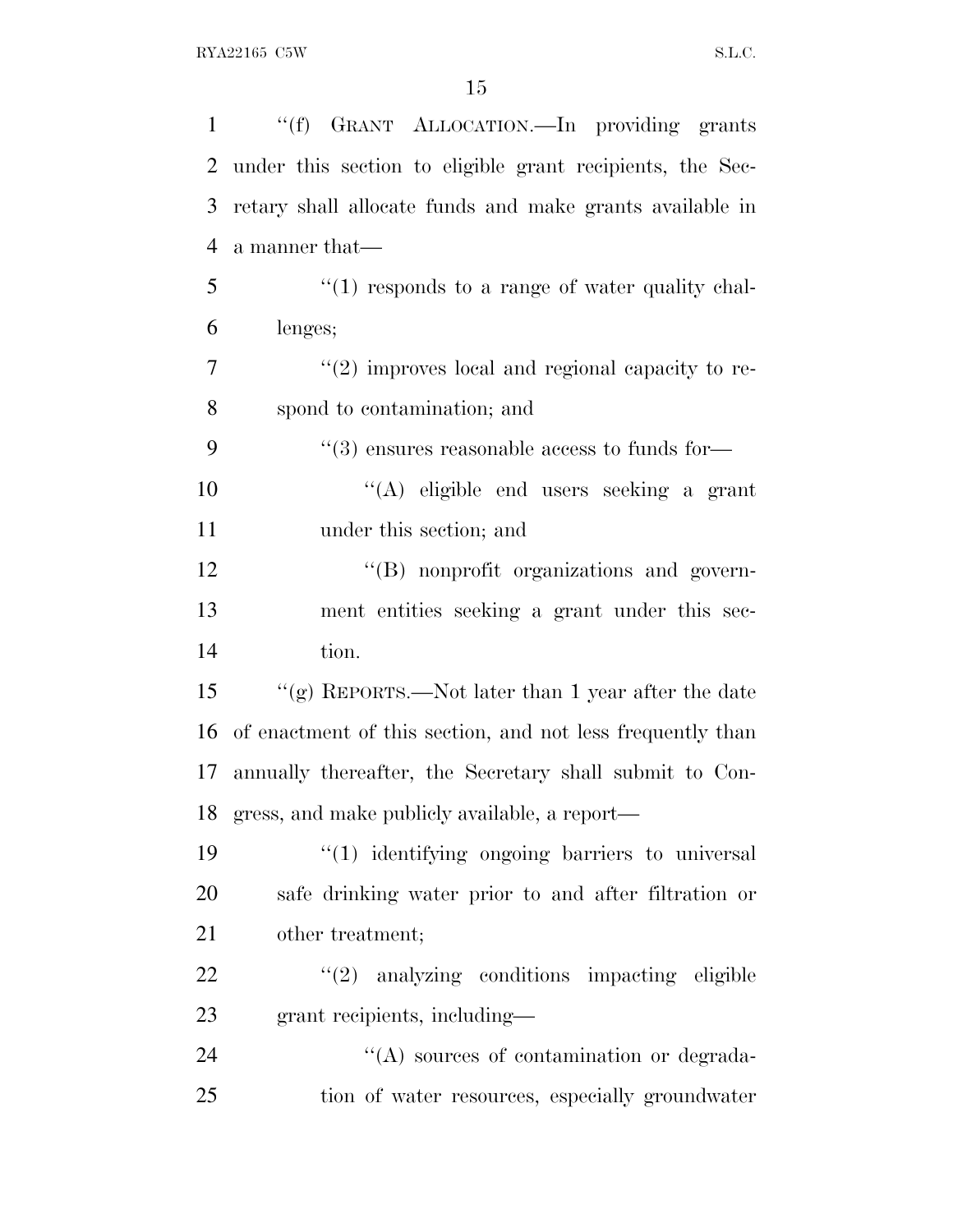| $\mathbf{1}$   | resources or upstream resources that recharge      |
|----------------|----------------------------------------------------|
| $\overline{2}$ | stores of drinking water;                          |
| 3              | "(B) trends in bioaccumulation and at-             |
| $\overline{4}$ | tenuation of contaminants and nutrients; and       |
| 5              | "(C) impacts of infrastructure materials,          |
| 6              | crop and land management practices, waste          |
| $\overline{7}$ | management, and other factors that impact          |
| 8              | drinking water quantity and quality;               |
| 9              | $``(3)$ providing a comprehensive analysis of-     |
| 10             | "(A) technologies available to and pur-            |
| 11             | chased by eligible grant recipients; and           |
| 12             | "(B) the emerging safe drinking water              |
| 13             | needs of rural and other homeowners, renters,      |
| 14             | residential multi-unit property owners, licensed   |
| 15             | child-care facilities, and other groups, as deter- |
| 16             | mined by the Secretary;                            |
| 17             | $\cdot$ (4) that includes information describing—  |
| 18             | "(A) the types of treatment systems and            |
| 19             | filter components used under the program es-       |
| 20             | tablished under this section;                      |
| 21             | $\lq\lq$ the number of qualified water quality     |
| 22             | tests conducted under the program established      |
| 23             | under this section;                                |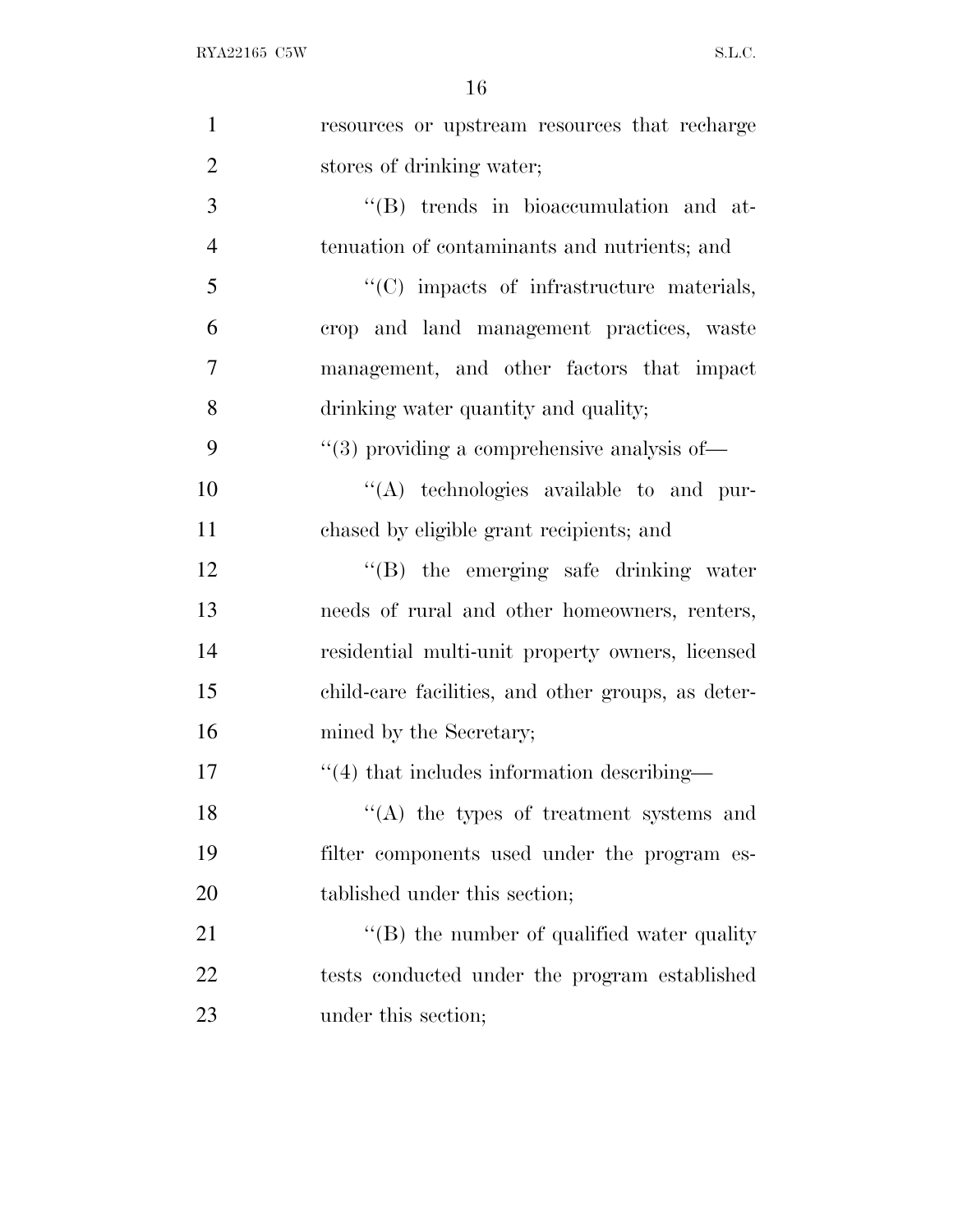| $\mathbf{1}$   | "(C) emerging and changing trends relat-                    |
|----------------|-------------------------------------------------------------|
| $\overline{2}$ | ing to steps taken to ensure safe drinking water            |
| 3              | in communities and households; and                          |
| 4              | $\lq\lq$ trends relating to the availability and            |
| 5              | use of eligible drinking water quality improve-             |
| 6              | ment products, including—                                   |
| 7              | "(i) affordability at purchase and                          |
| 8              | through the lifecycle of the products;                      |
| 9              | "(ii) consistency of operation as in-                       |
| 10             | tended by the manufacturer and installer,                   |
| 11             | including effectiveness across systems and                  |
| 12             | technologies at achieving stated health pro-                |
| 13             | tections; and                                               |
| 14             | "(iii) lifecycle product performance,                       |
| 15             | energy use, and environmental impact;                       |
| 16             | $"$ (5) providing recommendations regarding the             |
| 17             | best methods to increase access to-                         |
| 18             | $\lq\lq(A)$ grants under this section; and                  |
| 19             | $\lq\lq$ the products and services described in             |
| 20             | subsection $(c)$ ;                                          |
| 21             | $\cdot\cdot\cdot(6)$ that incorporates input from relevant— |
| 22             | "(A) nongovernmental organizations; and                     |
| 23             | "(B) certification institutions that oversee                |
| 24             | the criteria for products and training of instal-           |
| 25             | lation and maintenance professionals; and                   |